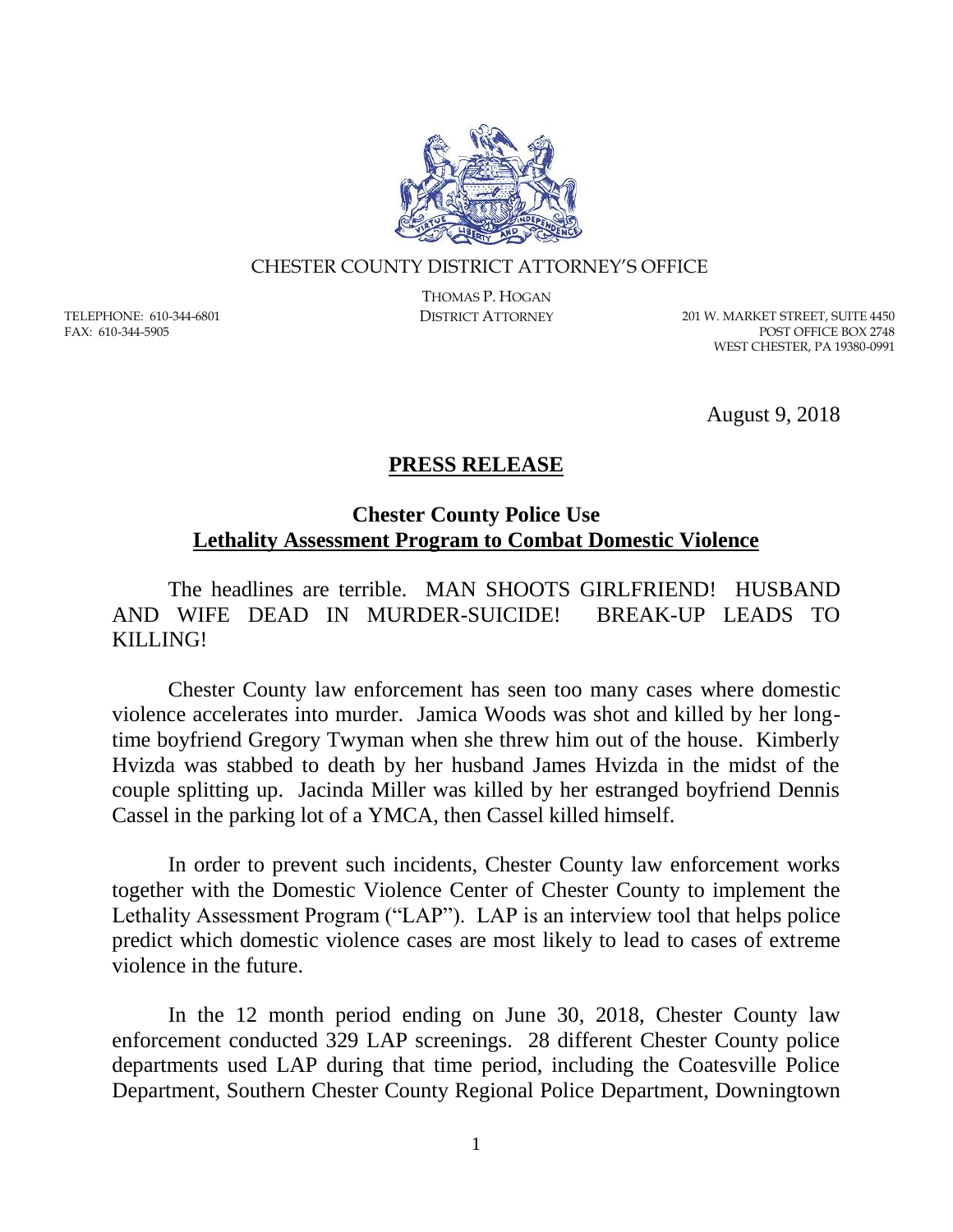Police Department, and Westtown-East Goshen Regional Police Department. The chart below details the use of LAP by Chester County law enforcement.

| <b>Police Department</b>     | High-<br><b>Danger</b><br><b>Screen</b> | Non-<br>High<br>Danger<br>Screen | <b>Did Not</b><br>Answer<br><b>Screen</b> | Spoke<br>to<br><b>Hotline</b> | Went<br>for<br><b>Services</b> | <b>Total</b><br><b>Screens</b> |
|------------------------------|-----------------------------------------|----------------------------------|-------------------------------------------|-------------------------------|--------------------------------|--------------------------------|
| Atglen                       | $\mathbf{1}$                            | $\mathbf 0$                      | $\bf{0}$                                  | $\mathbf{1}$                  | 0                              | $\mathbf{1}$                   |
| Caln                         | 15                                      | $\overline{7}$                   | $\mathbf{1}$                              | 9                             | 9                              | 23                             |
| Coatesville                  | 39                                      | 11                               | 7                                         | 17                            | 11                             | 57                             |
| Downingtown                  | 13                                      | 13                               | $\overline{4}$                            | 10                            | 3                              | 30                             |
| <b>East Brandywine</b>       | $\overline{2}$                          | $\mathbf{1}$                     | 0                                         | $\overline{2}$                | $\mathbf{1}$                   | 3                              |
| <b>East Coventry</b>         | $\mathbf{1}$                            | 0                                | $\mathbf 0$                               | $\mathbf{1}$                  | $\mathbf{1}$                   | $\mathbf{1}$                   |
| East Fallowfield             | $\overline{7}$                          | $\overline{3}$                   | $\overline{3}$                            | 5                             | $\overline{2}$                 | 13                             |
| <b>East Pikeland</b>         | 5                                       | 3                                | $\bf{0}$                                  | 3                             | $\overline{2}$                 | 8                              |
| <b>East Whiteland</b>        | 1                                       | $\mathbf{1}$                     | $\mathbf{0}$                              | $\mathbf{1}$                  | $\mathbf{1}$                   | $\overline{2}$                 |
| Easttown                     | $\overline{4}$                          | $\overline{2}$                   | $\bf{0}$                                  | 3                             | 3                              | 6                              |
| Kennett Square               | 17                                      | 3                                | $\mathbf{0}$                              | $\overline{7}$                | $\overline{7}$                 | 20                             |
| Malvern                      | $\mathbf{1}$                            | $\overline{2}$                   | 0                                         | $\mathbf{1}$                  | $\mathbf{1}$                   | 3                              |
| North Coventry               | 12                                      | $\overline{2}$                   | $\bf{0}$                                  | $\overline{7}$                | 5                              | 14                             |
| Oxford                       | $\mathbf{1}$                            | $\mathbf 0$                      | $\bf{0}$                                  | $\bf{0}$                      | $\mathbf{0}$                   | $\mathbf{1}$                   |
| Parkesburg                   | $\overline{2}$                          | $\mathbf 0$                      | $\mathbf 0$                               | $\mathbf{0}$                  | $\mathbf 0$                    | $\overline{\mathbf{c}}$        |
| South Coatesville            | 3                                       | $\overline{0}$                   | $\bf{0}$                                  | $\overline{2}$                | $\overline{2}$                 | $\overline{\mathbf{3}}$        |
| Southern Chester County Reg. | 22                                      | 12                               | $\mathbf 0$                               | 18                            | 14                             | 34                             |
| <b>Spring City</b>           | $\overline{2}$                          | 0                                | $\mathbf{0}$                              | $\mathbf{1}$                  | $\overline{0}$                 | $\overline{2}$                 |
| Tredyffrin                   | 5                                       | 3                                | $\bf{0}$                                  | $\overline{2}$                | $\mathbf{1}$                   | 8                              |
| Uwchlan                      | 3                                       | 3                                | $\mathbf{0}$                              | $\mathbf{1}$                  | $\mathbf{1}$                   | 6                              |
| Valley                       | 6                                       | $\mathbf{0}$                     | $\mathbf{0}$                              | $\overline{3}$                | $\overline{4}$                 | 6                              |
| West Brandywine              | 3                                       | $\overline{0}$                   | $\mathbf{1}$                              | $\mathbf{0}$                  | $\overline{0}$                 | 4                              |
| <b>West Caln</b>             | 5                                       | 4                                | $\mathbf 0$                               | $\overline{3}$                | $\mathbf{1}$                   | 9                              |
| <b>West Chester</b>          | 5                                       | $\overline{4}$                   | $\mathbf{0}$                              | 3                             | 3                              | 9                              |
| <b>West Goshen</b>           | $\overline{7}$                          | 5                                | $\mathbf{0}$                              | $\overline{2}$                | $\overline{3}$                 | 12                             |
| <b>West Whiteland</b>        | 10                                      | 8                                | $\overline{3}$                            | $\overline{4}$                | 6                              | 21                             |
| <b>Westtown-East Goshen</b>  | 19                                      | 8                                | 3                                         | 12                            | 6                              | 30                             |
| Willistown                   | $\mathbf{1}$                            | $\mathbf{0}$                     | $\mathbf{0}$                              | $\overline{1}$                | $\mathbf{1}$                   | $\mathbf{1}$                   |
| <b>TOTAL</b>                 | 212                                     | 95                               | 22                                        | 119                           | 88                             | 329                            |
| 28 Participating Depts.      |                                         |                                  |                                           |                               |                                |                                |

Domestic Violence Center LAP Screens July 2017 - June 2018

If police respond to a domestic violence call, in addition to the regular questions about the incident, the police use the LAP questions to seek information that is a predictor of future extreme violence. For instance, access to weapons by a defendant is one crucial inquiry. A history of suicide attempts by an abuser correlates with later violence. Choking or strangling conduct by the defendant, because it is both physically and psychologically damaging for the victim, is part of the LAP screen that indicates high-risk for future deadly violence.

If a domestic violence victim is rated as "high risk" or "high danger" under LAP, they are informed of the classification and advised to consult with the